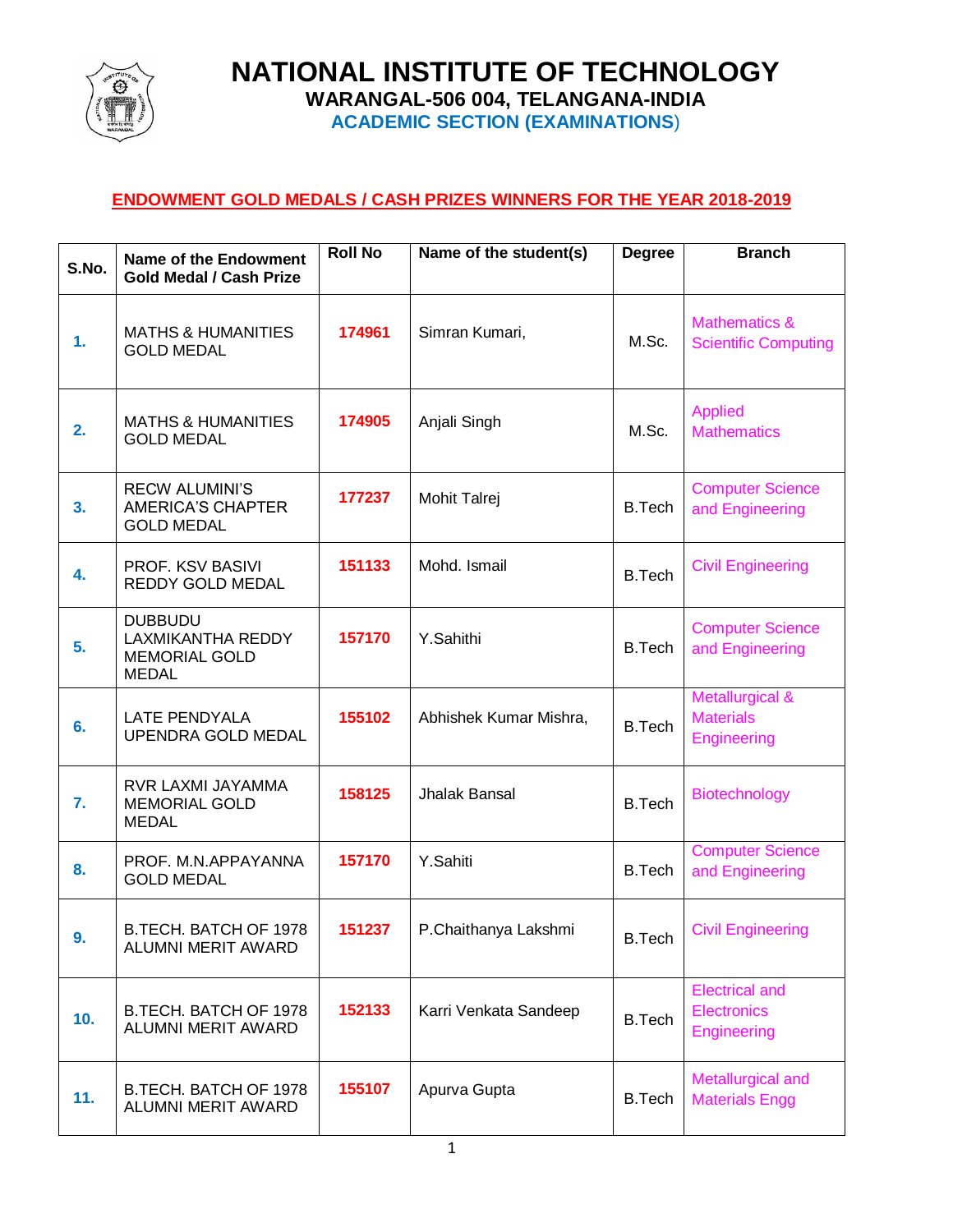| S.No. | <b>Name of the Endowment</b><br><b>Gold Medal / Cash Prize</b>  | <b>Roll No</b>   | Name of the student(s)<br><b>Degree</b> |               | <b>Branch</b>                                                |
|-------|-----------------------------------------------------------------|------------------|-----------------------------------------|---------------|--------------------------------------------------------------|
| 12.   | <b>SABBINENI</b><br><b>VENKATESWAR RAO</b><br><b>GOLD MEDAL</b> | 151133           | Mohd. Ismail                            | B.Tech        | <b>Civil Engineering</b>                                     |
| 13.   | Dr. K. VENKAT REDDY<br><b>MERIT AWARD</b>                       | 156116<br>156235 | Joseph Kurian,<br>Ramshetty Prashanth   | <b>B.Tech</b> | Chemical<br>Engineering                                      |
| 14.   | DR.R.L.UMASHANKAR<br><b>GOLD MEDAL</b>                          | 156208           | Deva Sharon Manvika                     | <b>B.Tech</b> | Chemical<br>Engineering                                      |
| 15.   | PROF. MANTHA<br><b>ESWARA RAO GOLD</b><br><b>MEDAL</b>          | 171655           | Dhage .Rishab Sathish                   | M.Tech        | <b>Civil Engineering</b><br>(Environmental<br>Engineering)   |
| 16.   | M.AZMATH ALI UMAIR<br><b>Merit Award</b>                        | 157153           | Shibam Basu                             | <b>B.Tech</b> | <b>Computer Science</b><br>and Engineering                   |
| 17.   | <b>M.AZMATH ALI UMAIR</b><br><b>GOLD MEDAL</b>                  | 154271           | Yamsani Vinitha                         | <b>B.Tech</b> | Electronics &<br>Communication<br><b>Engineering</b>         |
| 18.   | <b>SRC MEMORIAL GOLD</b><br><b>MEDAL</b>                        | 161710           | I.Jaya Satya Sandeep                    | M.Tech        | <b>Civil Engineering</b><br>(Transportation<br>Engineering)  |
| 19.   | LATE PROF. Y.D. REDDY<br><b>MEMORIAL GOLD</b><br><b>MEDAL</b>   | 176908           | Gopal Krishnan Dubey                    | M.Sc.         | <b>Chemistry (Organic</b><br>Chemistry)                      |
| 20.   | K.V. VIJAYASARADHI<br>Merit Award                               | 172605           | Anju. J.A                               | M.Tech        | <b>EEE</b> (Power<br>Systems)                                |
| 21.   | PROF. N.RAMA RAO<br><b>MEMORIAL GOLD</b><br><b>MEDAL</b>        | 152127           | Jayesh Dharpure                         | <b>B.Tech</b> | <b>Electrical &amp;</b><br><b>Electronics</b><br>Engineering |
| 22.   | SHOBANA CHALAPATHI<br>Merit Award                               | 174502           | Bathula Veeramani                       | M.Tech        | E.C.E                                                        |
| 23.   | LATE SMT. PONNALA<br>RADHAMMA MEMORIAL<br><b>GOLD MEDAL</b>     | 153145           | P.Sanjay Verma                          | <b>B.Tech</b> | Mechanical<br><b>Engineering</b>                             |
| 24.   | PROF. P.G.SASTRY<br><b>GOLD MEDAL</b>                           | 171626           | Velagapudi Deepthi                      | M.Tech        | <b>Civil Engineering</b><br>(Water Resources<br>Engineering) |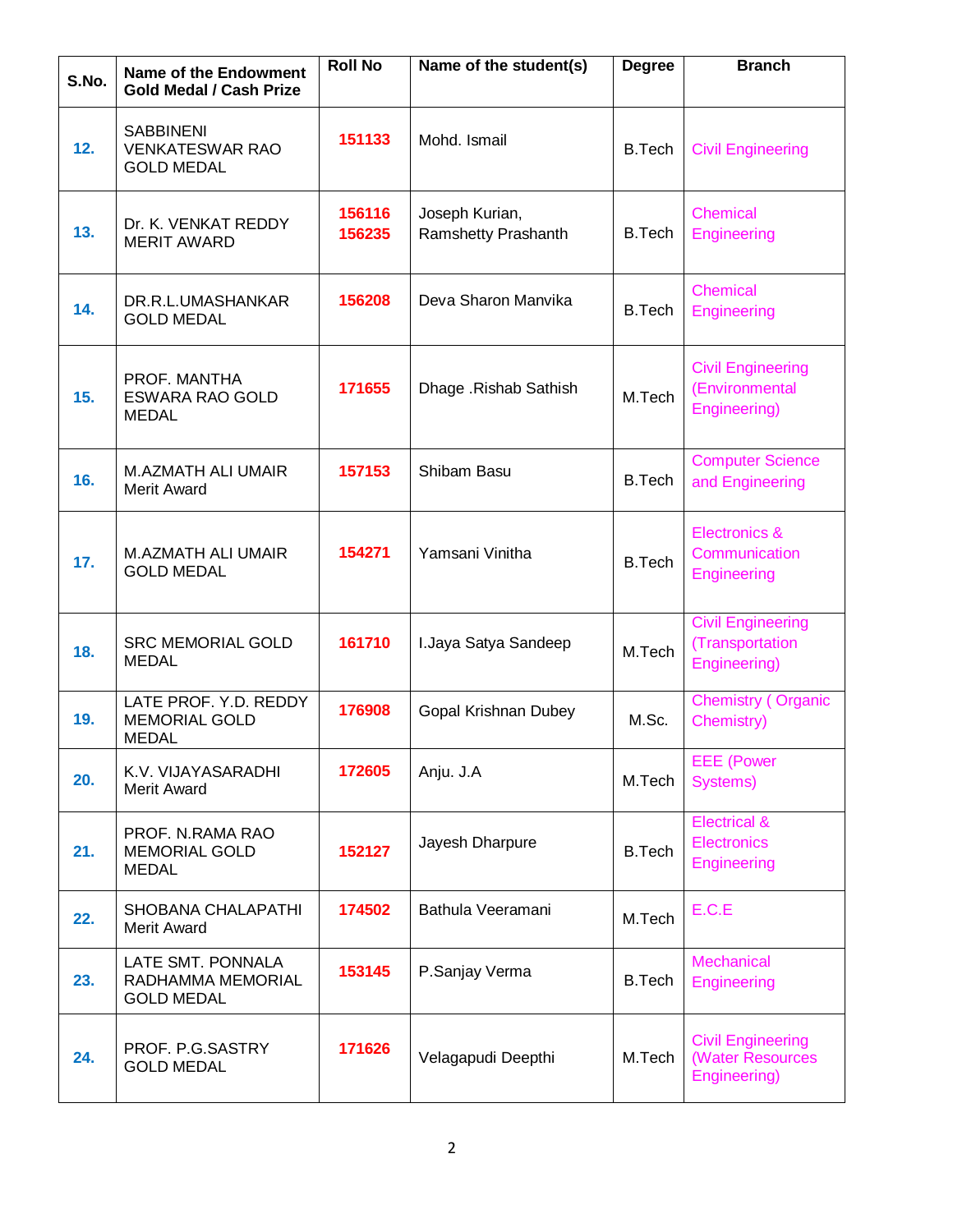| S.No. | Name of the Endowment<br><b>Gold Medal / Cash Prize</b>                | <b>Roll No</b> | Name of the student(s) | <b>Degree</b>                                                        | <b>Branch</b>                                                                       |
|-------|------------------------------------------------------------------------|----------------|------------------------|----------------------------------------------------------------------|-------------------------------------------------------------------------------------|
| 25.   | LAT E DR. K.L.<br>NARAYANA MEMORIAL<br><b>GOLD MEDAL</b>               | 151114         | D.Kiran Kumar          | <b>B.Tech</b>                                                        | <b>Civil Engineering</b>                                                            |
| 26.   | PROF M VENKATA<br>RATNAM GOLD MEDAL                                    | 171814         | K. Vineeeth Reddy      | <b>Civil Engineering</b><br>(Geo-Technical<br>M.Tech<br>Engineering) |                                                                                     |
| 27.   | LATE SMT. KONIKI<br>PADMAVATHI<br><b>MEMORIAL GOLD</b><br><b>MEDAL</b> | 151237         | P.Chaithanya Lakshmi   | <b>B.Tech</b>                                                        | <b>Civil Engineering</b>                                                            |
| 28.   | LATE PROF. KARNAM<br><b>SIVALINGA PILLAI Merit</b><br>Award            | 171703         | Alok Keshari           | M.Tech                                                               | <b>Civil Engineering</b><br>(Transportation<br>Engineering)                         |
| 29.   | PROF. S. RAMASWAMI<br>REDDY GOLD MEDAL                                 | 171552         | <b>Ahmed Sharif</b>    | M.Tech                                                               | <b>Civil Engineering</b><br>(Construction<br><b>Technology &amp;</b><br>Management) |
| 30.   | LATE SRI N.SUBBA RAO<br><b>MEMORIAL GOLD</b><br><b>MEDAL</b>           | 151133         | Mohd.Ismail            | <b>B.Tech</b>                                                        | <b>Civil Engineering</b>                                                            |
| 31.   | LATE PROF.<br><b>R.L.MURTHY GOLD</b><br><b>MEDAL</b>                   | 173515         | Neelam Parimala        | M.Tech                                                               | Mechanical<br>(Manufacturing<br>Engineering)                                        |
| 32.   | PROF. N. BABU<br><b>SHANKAR MEMORIAL</b><br>AWARD                      | 171814         | K.Vineeth Reddy        | M.Tech                                                               | <b>Civil Engineering</b><br>(Geo-Technical<br>Engineering)                          |
| 33.   | SMT. POORNAMMA<br><b>MEMORIAL AWARD</b>                                | 153256         | Shettipelli.Komal      | <b>B.Tech</b>                                                        | Mechanical<br>Engineering                                                           |
| 34.   | PROF. ALLURAIAH<br><b>GOLD MEDAL</b>                                   | 165927         | Tanvi Tyagi            | M.Sc.<br>(Tech)                                                      | <b>Engineering Physics</b>                                                          |
| 35.   | PROF. S. RAJA GOPAL<br><b>MEMORIAL Merit Award</b>                     | 176908         | Gopala Krishnan Dubey  | M.Sc.                                                                | <b>Chemistry (Organic</b><br>Chemistry)                                             |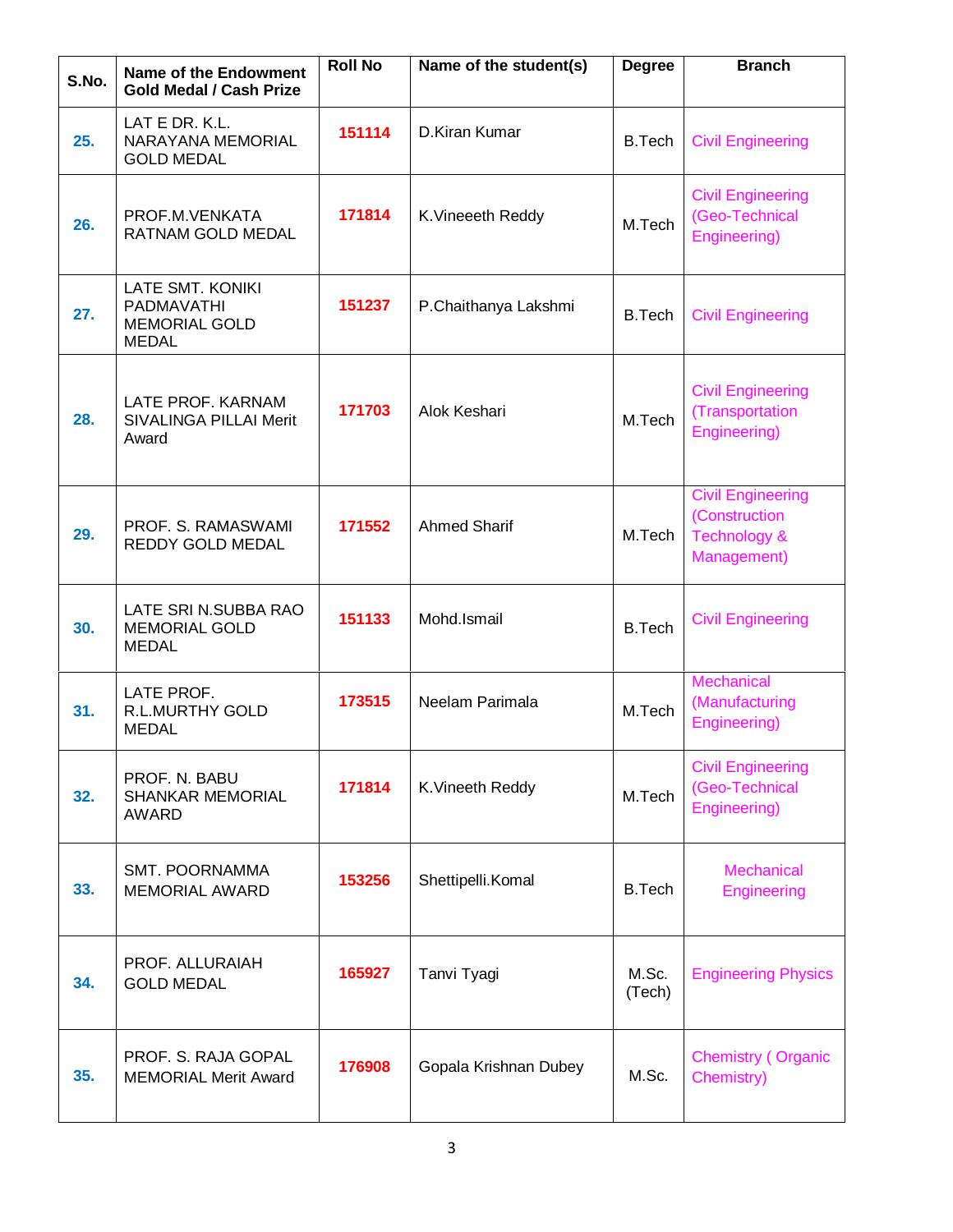| S.No. | <b>Name of the Endowment</b><br><b>Gold Medal / Cash Prize</b>                                                                                   | <b>Roll No</b>   | Name of the student(s)                   | <b>Degree</b> | <b>Branch</b>                                                |
|-------|--------------------------------------------------------------------------------------------------------------------------------------------------|------------------|------------------------------------------|---------------|--------------------------------------------------------------|
| 36.   | PROF. K. NAGIREDDY<br><b>GOLD MEDAL</b>                                                                                                          | 171502           | Arnab Sen                                | M.Tech        |                                                              |
| 37.   | <b>JOSEPH'S MEMORIAL</b><br><b>DIRECTOR'S GOLD</b><br><b>MEDAL FOR</b><br><b>EXCELLENCE</b><br>(Prof.Thirupathi Reddy<br><b>Endowment Award)</b> | 156235           | Ramshetti Prashanth                      | <b>B.Tech</b> | <b>Chemical</b><br>Engineering                               |
| 38.   | <b>SALEK CHAND</b><br><b>MEMORIAL</b><br><b>SCHOLARSHIP</b>                                                                                      | 153129<br>153239 | K. Sai Koundinya<br>Pantulugari Shravani | <b>B.Tech</b> | Mechanical<br>Engineering                                    |
| 39.   | DR. L.R. KADIYALI CASH<br><b>PRIZE</b>                                                                                                           | 171715           | Kundan Mandal                            | M.Tech        | <b>Civil Engineering</b><br>(Transportation<br>Engineering)  |
| 40.   | K.APPALA RAJU (SMT.<br><b>KASIREDDY</b><br>ANNAPURNAMMA &<br><b>VENKAIAH ) MEMORIAL</b><br><b>CASH PRIZE</b>                                     | 174961           | Simran Kumari                            | M.Sc.         | <b>Mathematics</b>                                           |
| 41.   | <b>KALICHARAN</b><br><b>MEMORIAL</b><br><b>SCHOLARSHIP</b>                                                                                       | 151115           | E.Niharika                               | <b>B.Tech</b> | <b>Civil Engineering</b>                                     |
| 42.   | <b>BATCH OF 1975-80</b><br><b>EXCELLENCE</b><br><b>SCHOLARSHIP</b>                                                                               | 157154           | Shoumorup Mukhopadyay                    | <b>B.Tech</b> | <b>Computer Science &amp;</b><br>Engineering                 |
| 43.   | PROF. S.K.LAKSHMANA<br><b>RAO CASH PRIZE</b>                                                                                                     | 184901           | Akansha                                  | M.Sc.         | <b>Mathematics</b>                                           |
| 44.   | <b>PUVVADA</b><br><b>SUBADRAMMA</b><br><b>MEMORIAL FUND</b>                                                                                      | 152133           | P.Venkata Sandeep                        | <b>B.Tech</b> | <b>Electrical &amp;</b><br><b>Electronics</b><br>Engineering |
| 45.   | MONE MADHAVI<br><b>MEMORIAL CASH PRIZE</b>                                                                                                       | 151122           | Hamsika Kali                             | <b>B.Tech</b> | <b>Civil Engineering</b>                                     |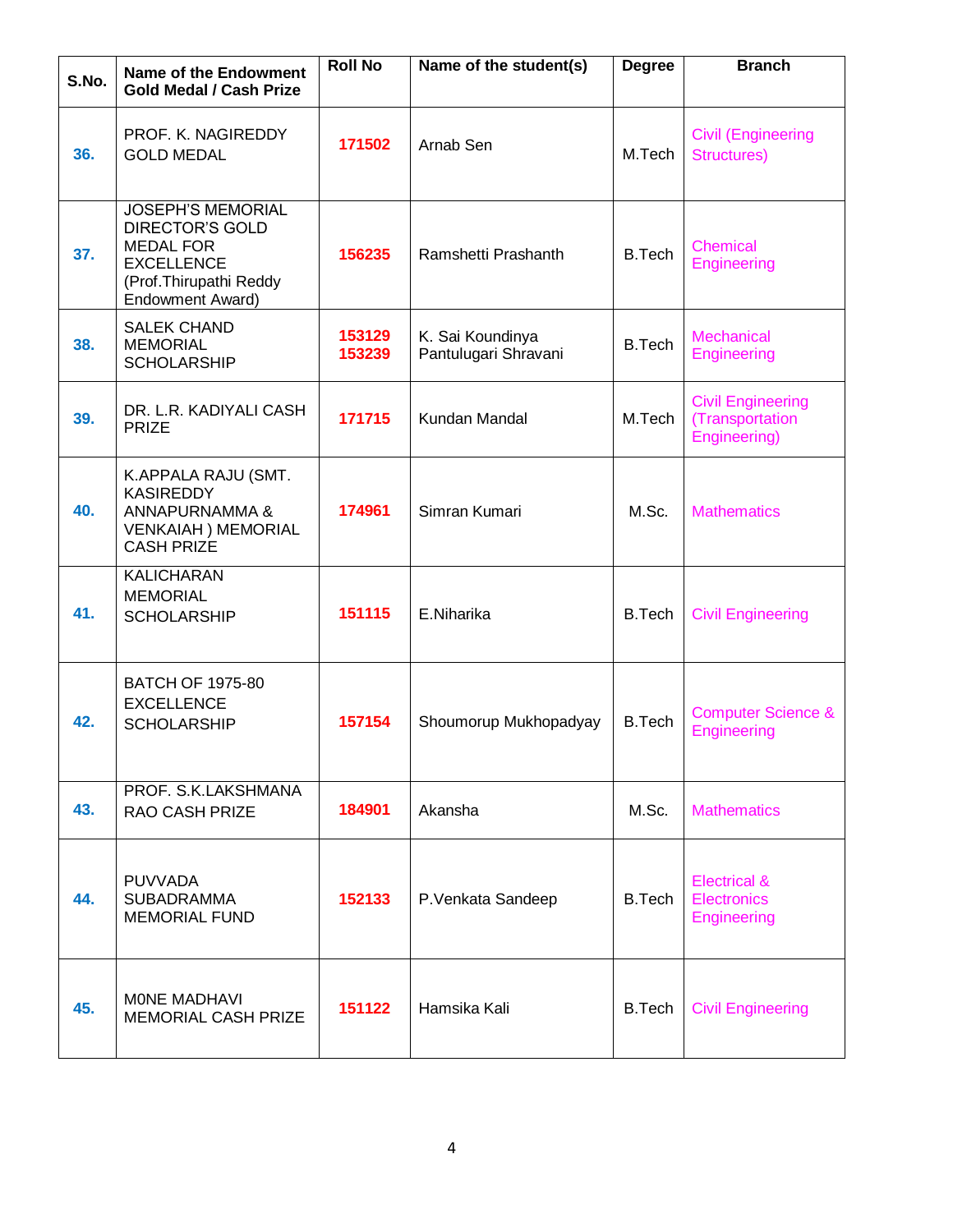| S.No. | Name of the Endowment<br><b>Gold Medal / Cash Prize</b>        | <b>Roll No</b> | Name of the student(s) | <b>Degree</b> | <b>Branch</b>                                                 |
|-------|----------------------------------------------------------------|----------------|------------------------|---------------|---------------------------------------------------------------|
| 46.   | LATE B.R. SASTRY<br><b>SCHOLARSHIP</b>                         | 157170         | Y.Sahiti               | <b>B.Tech</b> | <b>Computer Science</b><br>and Engineering                    |
| 47.   | LATE DR GOVINDA<br><b>KRISHNAYYA</b><br><b>MEMORIAL FUND</b>   | 157153         | Shibam Basu            | <b>B.Tech</b> | <b>Computer Science</b><br>and Engineering                    |
| 48.   | K.S.R.SRINIVASA<br><b>MEMORIAL FUND</b><br>(English Elocution) | 153217         | Debrup Poddar          | <b>B.Tech</b> | <b>Mechanical</b><br>Engineering.                             |
| 49.   | K.S.R.SRINIVASA<br><b>MEMORIAL FUND (Hindi</b><br>Elocution)   | 167204         | Amit Sharma            | <b>B.Tech</b> | <b>Computer Science</b><br>and Engineering                    |
| 50.   | K.S.R.SRINIVASA<br><b>MEMORIAL FUND</b><br>(Telugu Elocution)  | 162224         | J.Pavan                | <b>B.Tech</b> | <b>Electrical &amp;</b><br><b>Electronics</b><br>Engineering. |
| 51.   | <b>S.SHOBHA ANJANI</b><br><b>CASH AWARD</b>                    | 155129         | Kuppili Padma Sri      | <b>B.Tech</b> | Metallurgical &<br><b>Materials</b><br>Engineering            |
| 52.   | Y.CHENCHU RAMI<br>REDDY and Y.ANNAMA<br><b>CASH PRIZE</b>      | 176908         | Gopal Krishnan Dubey   | M.Sc          | <b>Chemistry (Organics</b><br>Chemistry)                      |
| 53.   | N.CH.PATTABHI<br>RAMACHARYULU CASH<br><b>PRIZE</b>             | 174905         | Anjali Singh           | M.Sc          | <b>Mathematics</b>                                            |
| 54.   | CHODAVARAPU<br><b>DEVALSHARMA</b><br><b>MEMORIAL FUND</b>      | 154271         | Yamsani Vinitha        | <b>B.Tech</b> | <b>ECE</b>                                                    |
| 55.   | LATE SRI YARLAGADDA<br><b>ARJUNA RAO Cash Prize</b>            | 151133         | Mohd.Ismail            | <b>B.Tech</b> | <b>Civil Engineering</b>                                      |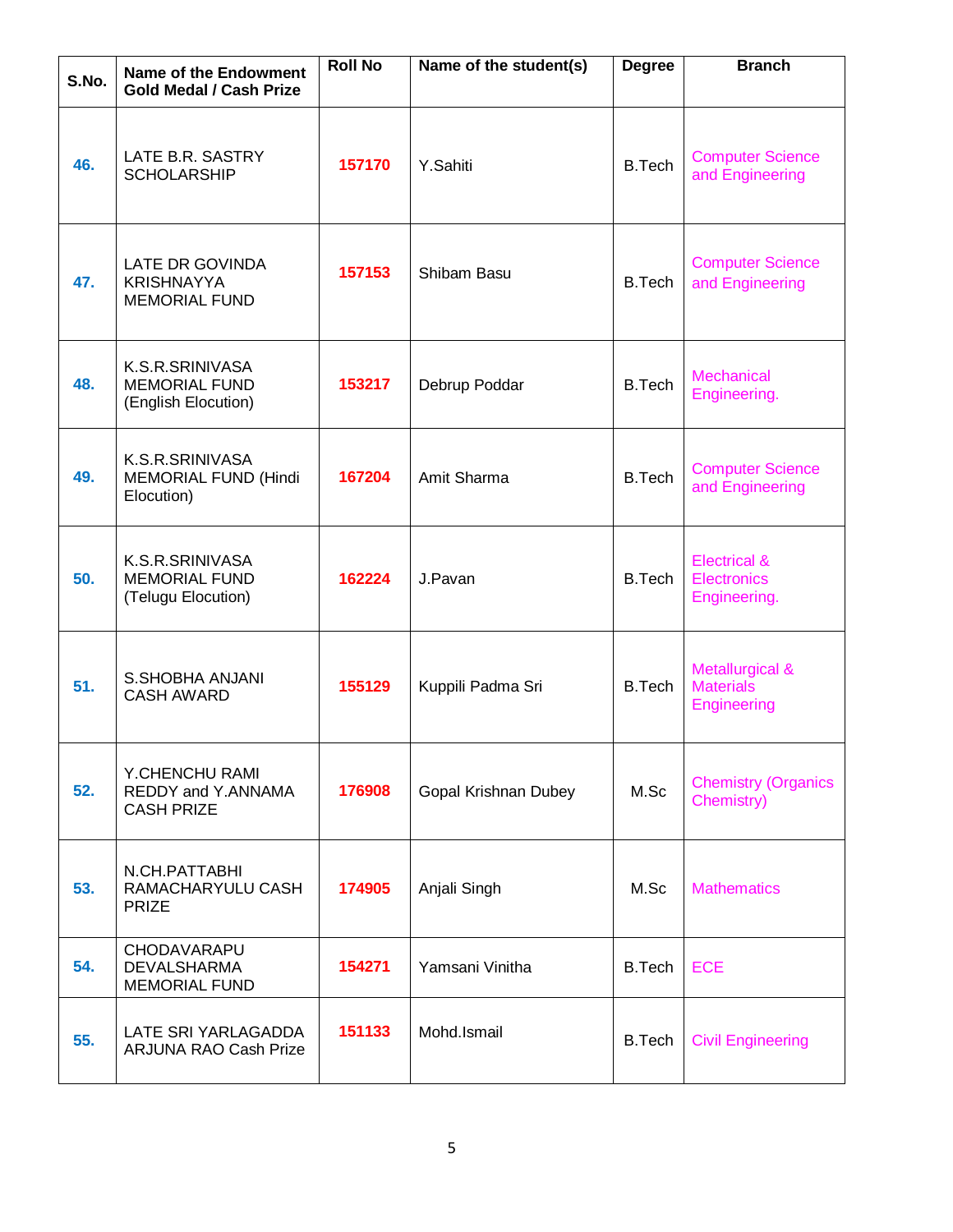| S.No. | Name of the Endowment<br><b>Gold Medal / Cash Prize</b>                                                      | <b>Roll No</b>   | Name of the student(s)               | <b>Degree</b> | <b>Branch</b>                                            |
|-------|--------------------------------------------------------------------------------------------------------------|------------------|--------------------------------------|---------------|----------------------------------------------------------|
| 56.   | Mr. C.G. SETHURAM<br>Gold Medal                                                                              | 156106           | Burra Bhuvana                        | <b>B.Tech</b> | <b>Chemical</b><br>Engineering                           |
| 57.   | DR.MOHD YAQOOB -<br>DR.MOHAMMHUSSAIN<br><b>MERIT AWARD IN</b><br><b>WATER REOURCES</b><br><b>ENGINEERING</b> | 151114           | D. Kiran KUmar                       | <b>B.Tech</b> | <b>Civil Engineering</b>                                 |
| 58.   | Late Dr. Kameswara Rao<br><b>Memorial Gold Medal</b>                                                         | 156208<br>156116 | Deva Sharon Manvika<br>Joseph Kurian | B.Tech        | Chemical<br>Engineering                                  |
| 59.   | B. Tech Batch of 1978<br>Alumini Cash Prize                                                                  | 152127           | Jayesh Dharpure                      | B.Tech        | Electrical &<br><b>Electronics</b><br><b>Engineering</b> |
| 60.   | B. Tech Batch of 1978<br>Alumini Cash Prize                                                                  | 158125           | Jhalak Bansal                        | <b>B.Tech</b> | <b>Biotechnology</b>                                     |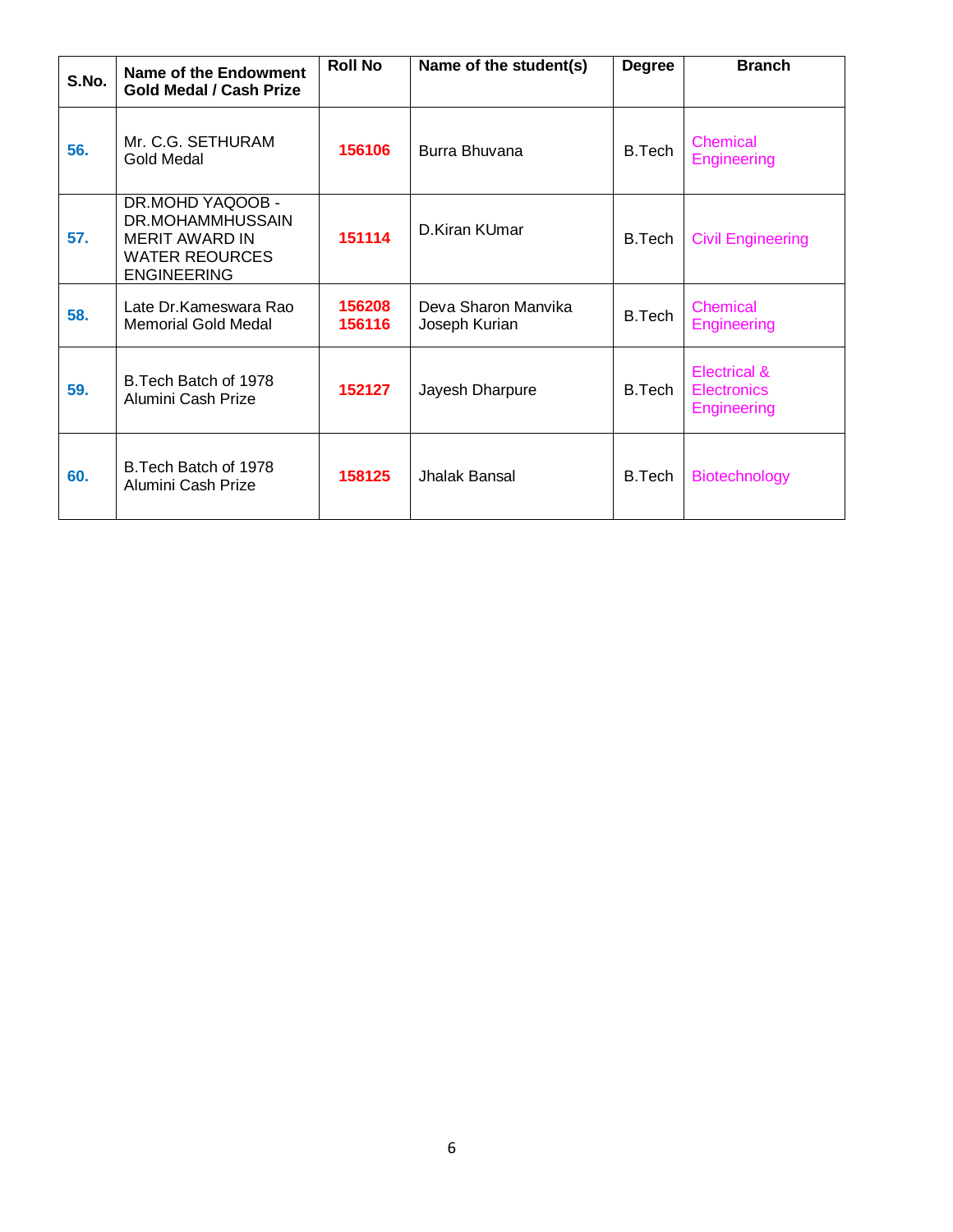## **Semester wise toppers (students list) in B.Tech Programme**

| <b>SEMESTER</b>                                                      | <b>Branch</b> | <b>ROLL</b><br>NO. | <b>NAME OF THE STUDENT</b>              | <b>SGPA</b>    |
|----------------------------------------------------------------------|---------------|--------------------|-----------------------------------------|----------------|
| B. Tech. I Year (2018 Batch) Topper among<br>all Sections            | L-<br>Section | 941866             | Srikakola Gayathri                      | 9.780          |
|                                                                      | Civil         | 171223             | Karan Raj                               | 9.700          |
|                                                                      | EED           | 172165             | V K R Sai Prashanth Nikhil V            | 9.360          |
|                                                                      | <b>MED</b>    | 173117             | Ganesh S                                | 10.00          |
|                                                                      | <b>ECE</b>    | 174211             | Gangishetti Kavya Sri                   | 9.910          |
| B. Tech. Il Year I Semester (2017 Batch<br>Branch Wise SGPA Topper)  | <b>MMED</b>   | 175138             | Rafshan UI Atik                         | 9.260          |
|                                                                      | <b>CHEM</b>   | 176210             | Devalla Vivek Shastry                   | 9.880          |
|                                                                      | <b>CSE</b>    | 177110             | Baradhi Suraj                           | 9.360          |
|                                                                      | ВT            | 178102             | Ashish Kumar                            | 9.360          |
|                                                                      | Civil         | 161114             | Daram Tirupathi Reddy                   | 9.500          |
|                                                                      | EEE           | 162204             | Amitabha Majumder                       | 9.920          |
|                                                                      | <b>MED</b>    | 163115             | Bamala Lalith Kumar                     | 9.880          |
| B. Tech. Il Year II Semester (2016 Batch<br>Branch Wise SGPA Topper) | <b>ECE</b>    | 164166             | Tammineni Sai Chandra                   | 9.000          |
|                                                                      | <b>MMED</b>   | 165109<br>165108   | B Navya Goud,<br>A.S.Sai Deepak Kumar   | 9.330<br>9.330 |
|                                                                      | <b>CHEM</b>   | 166107             | Apurva Bhardwaj                         | 10.00          |
|                                                                      | <b>CSE</b>    | 167116             | Debadri Basak                           | 9.440          |
|                                                                      | BT            | 168111             | Chengala Susmitha                       | 9.440          |
|                                                                      | Civil         | 161228<br>161257   | Mangati Pujitha,<br>Yerra Lahir         | 9.580<br>9.580 |
|                                                                      | EEE           | 162109<br>162267   | Bereddy Dinesh Reddy Yellanki<br>Kusuma | 9.440<br>9.440 |
| B. Tech. III Year I Semester (2016 Batch<br>Branch Wise SGPA Topper) | <b>MED</b>    | 163104             | Abhishek Patel                          | 9.800          |
|                                                                      | <b>ECE</b>    | 164227             | Kanuma Susmitha                         | 9.420          |
|                                                                      | <b>MMED</b>   | 165146             | Sardhak Kapoor                          | 9.440          |
| B. Tech. III Year I Semester (2016 Batch<br>Branch Wise SGPA Topper) | <b>CHEM</b>   | 166107             | Apurva Bhardwaj                         | 9.760          |
|                                                                      | <b>CSE</b>    | 167228             | Kala Dilisha Jail                       | 9.600          |